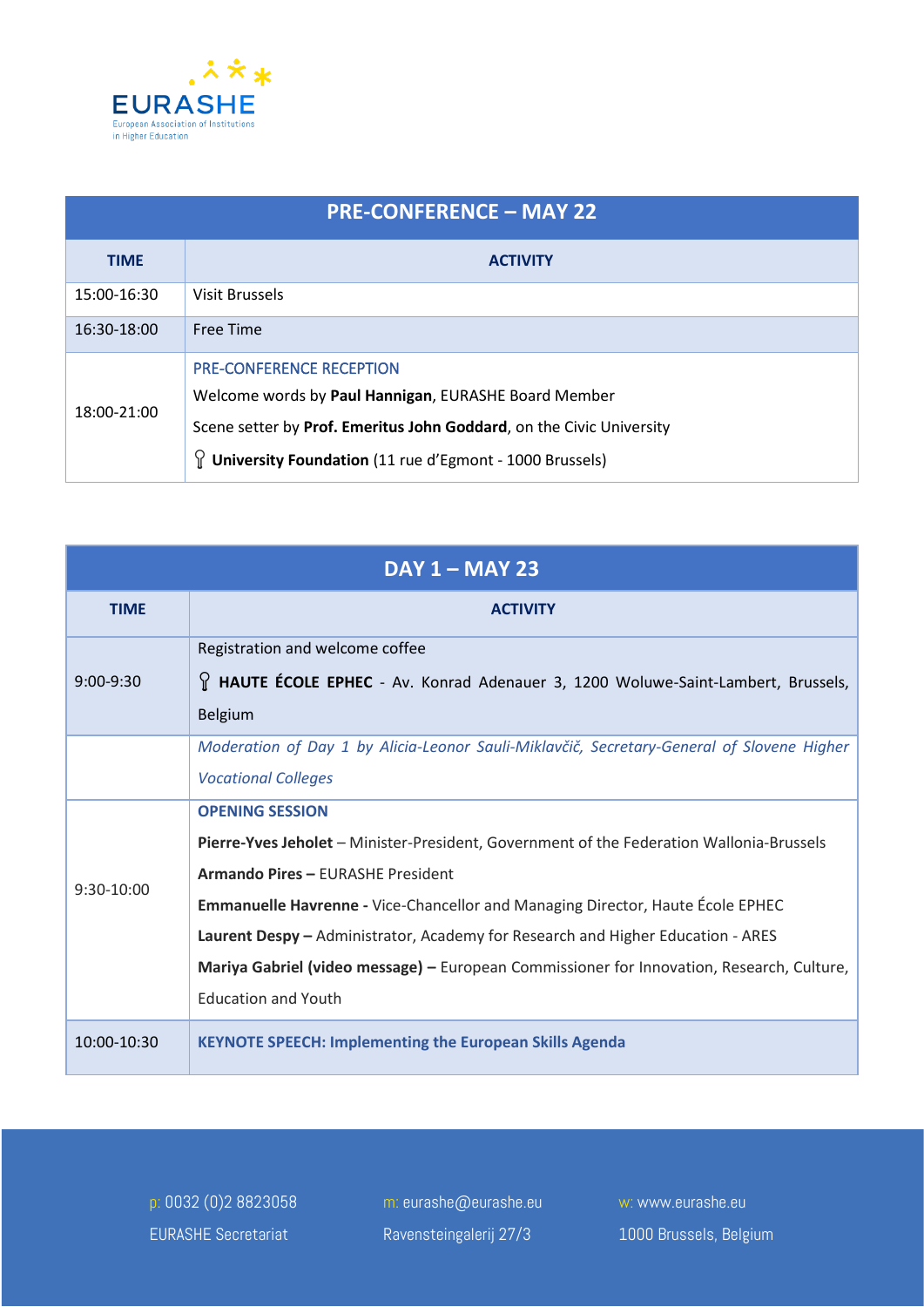

|             | Antoine Kasel - Head of Cabinet of European Commissioner Nicolas Schmit                                                                                                                                                                                               |                                                                                                                                                                                                                                                                                        |                    |                                                                                                                                                                                                                                                                  |         |                                                                                                                                                                                                                                                                                                                    |                                                                                                                                                                                                                                                                                                                                                                 |
|-------------|-----------------------------------------------------------------------------------------------------------------------------------------------------------------------------------------------------------------------------------------------------------------------|----------------------------------------------------------------------------------------------------------------------------------------------------------------------------------------------------------------------------------------------------------------------------------------|--------------------|------------------------------------------------------------------------------------------------------------------------------------------------------------------------------------------------------------------------------------------------------------------|---------|--------------------------------------------------------------------------------------------------------------------------------------------------------------------------------------------------------------------------------------------------------------------------------------------------------------------|-----------------------------------------------------------------------------------------------------------------------------------------------------------------------------------------------------------------------------------------------------------------------------------------------------------------------------------------------------------------|
| 10:30-11:00 |                                                                                                                                                                                                                                                                       | KEYNOTE SPEECH : The role of Universities of Applied Science in building the European<br><b>Research and Innovation Areas</b><br>Luciana Vaccaro – Rectrice, Haute École spécialisée de Suisse occidentale, Chair UAS4Europe                                                           |                    |                                                                                                                                                                                                                                                                  |         |                                                                                                                                                                                                                                                                                                                    |                                                                                                                                                                                                                                                                                                                                                                 |
| 11:00-11:30 | <b>Coffee Break</b>                                                                                                                                                                                                                                                   |                                                                                                                                                                                                                                                                                        |                    |                                                                                                                                                                                                                                                                  |         |                                                                                                                                                                                                                                                                                                                    |                                                                                                                                                                                                                                                                                                                                                                 |
|             | <b>Breakout sessions I</b>                                                                                                                                                                                                                                            |                                                                                                                                                                                                                                                                                        |                    |                                                                                                                                                                                                                                                                  |         |                                                                                                                                                                                                                                                                                                                    |                                                                                                                                                                                                                                                                                                                                                                 |
| 11:30-12:15 | <b>Ulf-Daniel</b><br>Ehlers, Baden-<br>Wuerttemberg<br>Cooperative<br><b>State University</b><br>in Karlsruhe<br>'Towards new<br>alliances for<br><b>Open Education</b><br>& Training<br>Resources for<br>European higher<br>education and<br>Business'.<br>Room BA06 | Joaquim<br>Mourato,<br>Polytechnic<br>Institute of<br>Portalegre<br>Pedro<br>Dominguinhos,<br>Setúbal<br>Polytechnic<br>Institute<br>'Innovative<br>Pedagogical<br>Practices -<br>fostering<br>innovative<br>teaching<br>practices as an<br>attractive factor<br>of PHEI'<br>Room BR01 |                    | Juha<br>Saukkonen,<br><b>JAMK University</b><br>of Applied<br><b>Sciences</b><br>Kirsi Kemell,<br><b>JAMK University</b><br>of Applied<br><b>Sciences</b><br>'Digital<br>Transformation -<br>Within HEIs and<br>from HEIs to the<br>world of work'.<br>Room BS01 | Görlitz | <b>Mandy Schulze</b><br>University of<br><b>Applied Sciences</b><br>"Determine<br>governance of<br>Universities of<br><b>Applied Sciences</b><br>relationally -<br>Create the<br>theoretical basis<br>for innovative<br>development of<br>university<br>organizations<br>with relational<br>reframing"<br>Room A02 | <b>UASIMAP</b><br>John Edwards,<br><b>EURASHE</b><br>Sean O'Reilly,<br>Technological<br>Higher<br>Education<br>Association,<br>Ireland<br>Jan Beseda,<br>Centre for<br>Higher<br>Education<br>Studies, Czech<br>Republic<br>'UASiMAP:<br><b>Measuring the</b><br>Regional impact<br>of Professional<br>Higher<br><b>Fducation</b><br>Institutions'.<br>Room R04 |
|             | <b>Good practices</b>                                                                                                                                                                                                                                                 |                                                                                                                                                                                                                                                                                        |                    |                                                                                                                                                                                                                                                                  |         |                                                                                                                                                                                                                                                                                                                    |                                                                                                                                                                                                                                                                                                                                                                 |
| 12:15-13:00 |                                                                                                                                                                                                                                                                       |                                                                                                                                                                                                                                                                                        |                    |                                                                                                                                                                                                                                                                  |         |                                                                                                                                                                                                                                                                                                                    |                                                                                                                                                                                                                                                                                                                                                                 |
|             | Group 1                                                                                                                                                                                                                                                               |                                                                                                                                                                                                                                                                                        | Group <sub>2</sub> | Aleksandra Lis, RECAPHE                                                                                                                                                                                                                                          |         | Group <sub>3</sub>                                                                                                                                                                                                                                                                                                 | Balzhan Orazbayeva, UIIN                                                                                                                                                                                                                                                                                                                                        |

p: 0032 (0)2 8823058 EURASHE Secretariat

m: eurashe@eurashe.eu Ravensteingalerij 27/3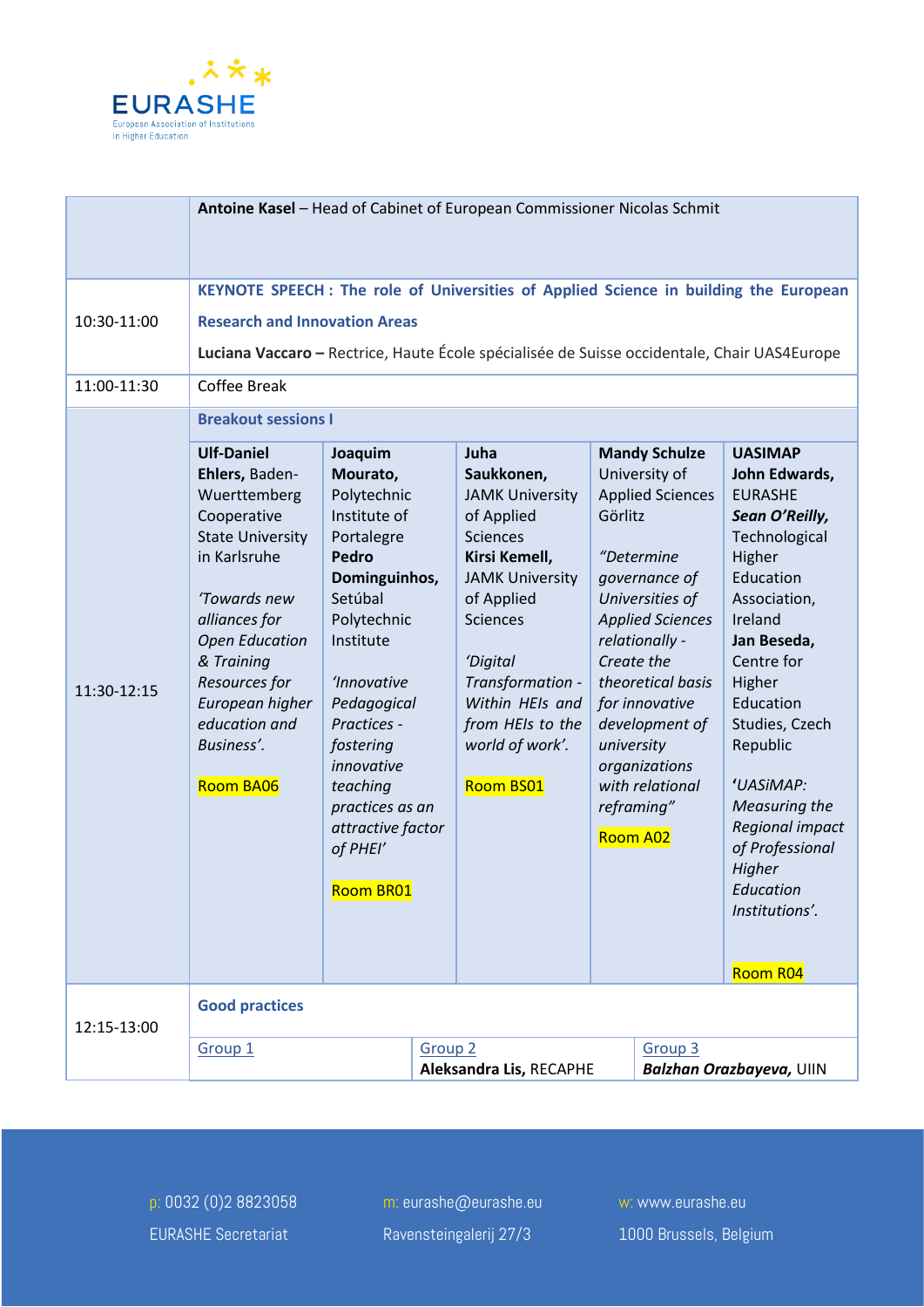

| Room R04<br>Group 5<br>Group <sub>4</sub><br>Group 6<br>Sandra Kraze, BA School of<br>Philippos Pouyioutas,<br>Philip Smith, Teacher<br><b>Business and Finance</b><br>University of Nicosia<br><b>Scientist Network</b><br><b>Christos Anagiotos,</b><br>Ennata Kivrina, BA School of<br><b>Business and Finance</b><br>University of Nicosia<br>your community the<br>PHERECLOS way'.<br>'Academia - Industry<br>'Flexibility Assessment in                             | Olga Ovtsarenko, Centre for<br>Sciences, TTK University of<br>Applied Sciences, Estonia<br>Agu Eensaar, Centre for<br>Sciences, TTK University of<br>Applied Sciences, Estonia<br>'Interactive learning tools<br>used in the education<br>process'.<br>Miranda Poeze, VIVES<br>University of Applied<br><b>Sciences</b><br>'Councils of Inspiration.<br>Promoting student voice and<br>engagement for a more<br>inclusive higher education'.<br>Room R03 | Marina Brunner, Baden-<br><b>Wuerttemberg Cooperative</b><br><b>State University Karlsruhe</b><br>'RECAPHE: a cooperative<br>process to develop tools for<br>enhancing staff research and<br>innovation capacity in<br>Professional Higher<br>Education'.<br>Tatjana Marinkovic,<br>Academy of Technical<br><b>Applied Sciences Belgrade</b><br><b>Branko Savic, Higher</b><br><b>Technical School of Applied</b><br>Sciences Novi Sad, Serbia<br>'Methodology and web-<br>based platform for virtual<br>internship in professional<br>higher education - Balkan<br>experience'. | 'Spanning Boundaries<br>Training Programme'.<br>Amber Hoefkens, AP<br>University College of Applied<br>Sciences & Arts Antwerp<br>'Kickstart Your Soft Skills: a<br>soft skills self-assessment<br>tool for students, employees,<br>and job seekers'<br>Room R07 |
|---------------------------------------------------------------------------------------------------------------------------------------------------------------------------------------------------------------------------------------------------------------------------------------------------------------------------------------------------------------------------------------------------------------------------------------------------------------------------|----------------------------------------------------------------------------------------------------------------------------------------------------------------------------------------------------------------------------------------------------------------------------------------------------------------------------------------------------------------------------------------------------------------------------------------------------------|----------------------------------------------------------------------------------------------------------------------------------------------------------------------------------------------------------------------------------------------------------------------------------------------------------------------------------------------------------------------------------------------------------------------------------------------------------------------------------------------------------------------------------------------------------------------------------|------------------------------------------------------------------------------------------------------------------------------------------------------------------------------------------------------------------------------------------------------------------|
| Innovation supported by EU<br>Verena Regent, WPZ<br>face Invigilated Examinations<br>Research GmbH<br>funded project'.<br>vs. Online Invigilated<br><b>Examinations and Other</b><br>Alternative Methods of<br><b>Chloe Warner-Cox, Institute</b><br>of Technology Sligo<br>Assessment'.<br>skills?'.<br>'The HigherEd4All Project:<br>Anne Lohuis, Saxion<br>Design and delivery of<br>University of Applied<br>Room BS01<br>accessible, inclusive full-time<br>Sciences | Partnership for Digital                                                                                                                                                                                                                                                                                                                                                                                                                                  | Higher Education: Face-to-                                                                                                                                                                                                                                                                                                                                                                                                                                                                                                                                                       | 'Becoming inclusive: involving<br>'Higher education graduate<br>employability via transversal                                                                                                                                                                    |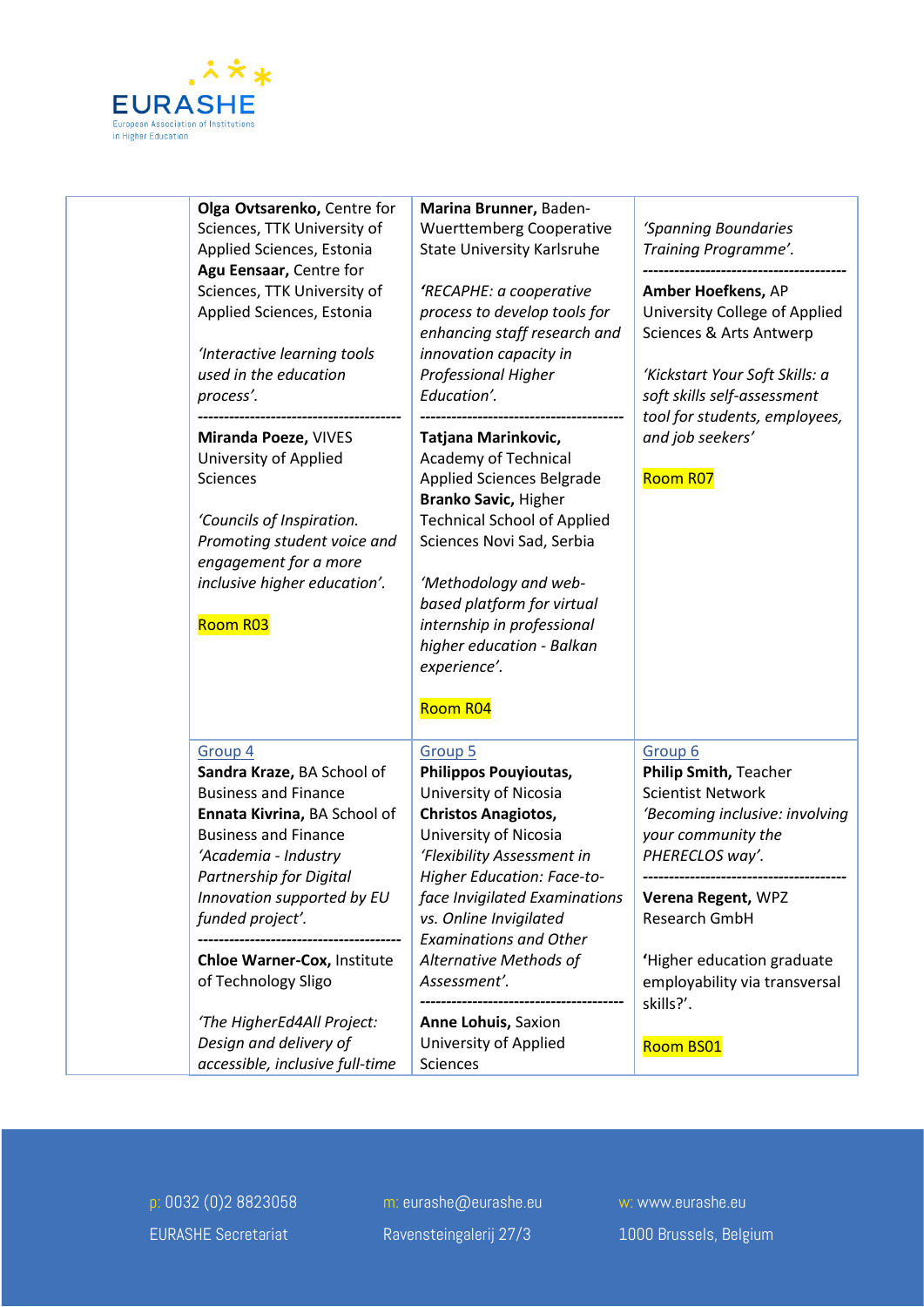

|                             | online degree programmes<br>for students from under-<br>represented groups'.                                                                         |                                                                                                                                                                                                                                 | <b>Sciences</b> | Joske Slaghuis, Saxion<br>University of Applied                                                                                                                                                                                                                                        |                                                                                                                                                                                                                                                                                                                |                                                                                                                                                                                                                                                                                  |
|-----------------------------|------------------------------------------------------------------------------------------------------------------------------------------------------|---------------------------------------------------------------------------------------------------------------------------------------------------------------------------------------------------------------------------------|-----------------|----------------------------------------------------------------------------------------------------------------------------------------------------------------------------------------------------------------------------------------------------------------------------------------|----------------------------------------------------------------------------------------------------------------------------------------------------------------------------------------------------------------------------------------------------------------------------------------------------------------|----------------------------------------------------------------------------------------------------------------------------------------------------------------------------------------------------------------------------------------------------------------------------------|
|                             | <b>Room BR01</b>                                                                                                                                     |                                                                                                                                                                                                                                 |                 | 'Teaching in hybrid virtual<br>classrooms'.                                                                                                                                                                                                                                            |                                                                                                                                                                                                                                                                                                                |                                                                                                                                                                                                                                                                                  |
|                             |                                                                                                                                                      |                                                                                                                                                                                                                                 |                 | <b>Room BR02</b>                                                                                                                                                                                                                                                                       |                                                                                                                                                                                                                                                                                                                |                                                                                                                                                                                                                                                                                  |
| 13:00-14:15                 | Lunch break // Posters and networking                                                                                                                |                                                                                                                                                                                                                                 |                 |                                                                                                                                                                                                                                                                                        |                                                                                                                                                                                                                                                                                                                |                                                                                                                                                                                                                                                                                  |
|                             | <b>PANEL DISCUSSION - FUTURE SKILLS FOR THE EUROPEAN GREEN DEAL</b>                                                                                  |                                                                                                                                                                                                                                 |                 |                                                                                                                                                                                                                                                                                        |                                                                                                                                                                                                                                                                                                                |                                                                                                                                                                                                                                                                                  |
|                             |                                                                                                                                                      |                                                                                                                                                                                                                                 |                 | Moderation by Ulf-Daniel Ehlers, Baden-Würtenburg Dual Hochschule                                                                                                                                                                                                                      |                                                                                                                                                                                                                                                                                                                |                                                                                                                                                                                                                                                                                  |
|                             |                                                                                                                                                      |                                                                                                                                                                                                                                 |                 | Chiara Riondino - Head of Unit, Jobs and Skills, DG Employment, European Commission (tbc)                                                                                                                                                                                              |                                                                                                                                                                                                                                                                                                                |                                                                                                                                                                                                                                                                                  |
| 14:15-15:00                 | Aitor Lizartza - Director, Entrepreneurship, Mondragon University                                                                                    |                                                                                                                                                                                                                                 |                 |                                                                                                                                                                                                                                                                                        |                                                                                                                                                                                                                                                                                                                |                                                                                                                                                                                                                                                                                  |
|                             | Maxime Cerutti - Director, Social Affairs, Business Europe                                                                                           |                                                                                                                                                                                                                                 |                 |                                                                                                                                                                                                                                                                                        |                                                                                                                                                                                                                                                                                                                |                                                                                                                                                                                                                                                                                  |
|                             | Emma Furlan - Student representative - Paris 1 Pantheon Sorbonne                                                                                     |                                                                                                                                                                                                                                 |                 |                                                                                                                                                                                                                                                                                        |                                                                                                                                                                                                                                                                                                                |                                                                                                                                                                                                                                                                                  |
| <b>Breakout sessions II</b> |                                                                                                                                                      |                                                                                                                                                                                                                                 |                 |                                                                                                                                                                                                                                                                                        |                                                                                                                                                                                                                                                                                                                |                                                                                                                                                                                                                                                                                  |
| 15:00-15:45                 | Paul Kennis-<br>Odisee Co-<br>Hogeschool<br>'Relevant<br>skill<br>development<br>through<br>intensive<br>workplace<br>learning'.<br><b>Room BA06</b> | <b>Marta</b><br>Rodrigues,<br><b>EURASHE</b><br>Roosa Veijola,<br>University of<br><b>Applied Sciences</b><br>Students in<br>Finland<br><b>Invited Students</b><br>'Stand by<br>Youth': Students<br>and Graduates'<br>Room BR01 |                 | <b>Vilma</b><br>Liaudanske,<br>Marijampole<br>University<br>of<br><b>Applied Sciences</b><br>'The profile of<br>pre-school<br>teachers and<br>social workers in<br>Lithuanian<br>labour market:<br>Experience of<br>Marijampole<br>University of<br>Applied<br>Sciences'.<br>Room BS01 | Pritima<br>Chainani-Barta,<br><b>Fulda University</b><br>of Applied<br><b>Sciences</b><br>Liz Hayes,<br>Corporate<br>Community<br>Ireland<br>Sabine Wagner,<br>Communication<br>is life<br>Réka Rósza,<br>University of<br>Northhampton,<br>University<br>College Dublin,<br>Università di<br>Studi di Milano. | <b>Konstantinos</b><br>Kokkinos,<br>University of<br>Thessaly, Greece<br>Andrean<br>Lazarov,<br><b>INVEST</b><br>European<br>University<br>Alliance<br>'European<br>universities:<br>Deepening<br>cooperation and<br>building the<br>universities of<br>the future'.<br>Room R04 |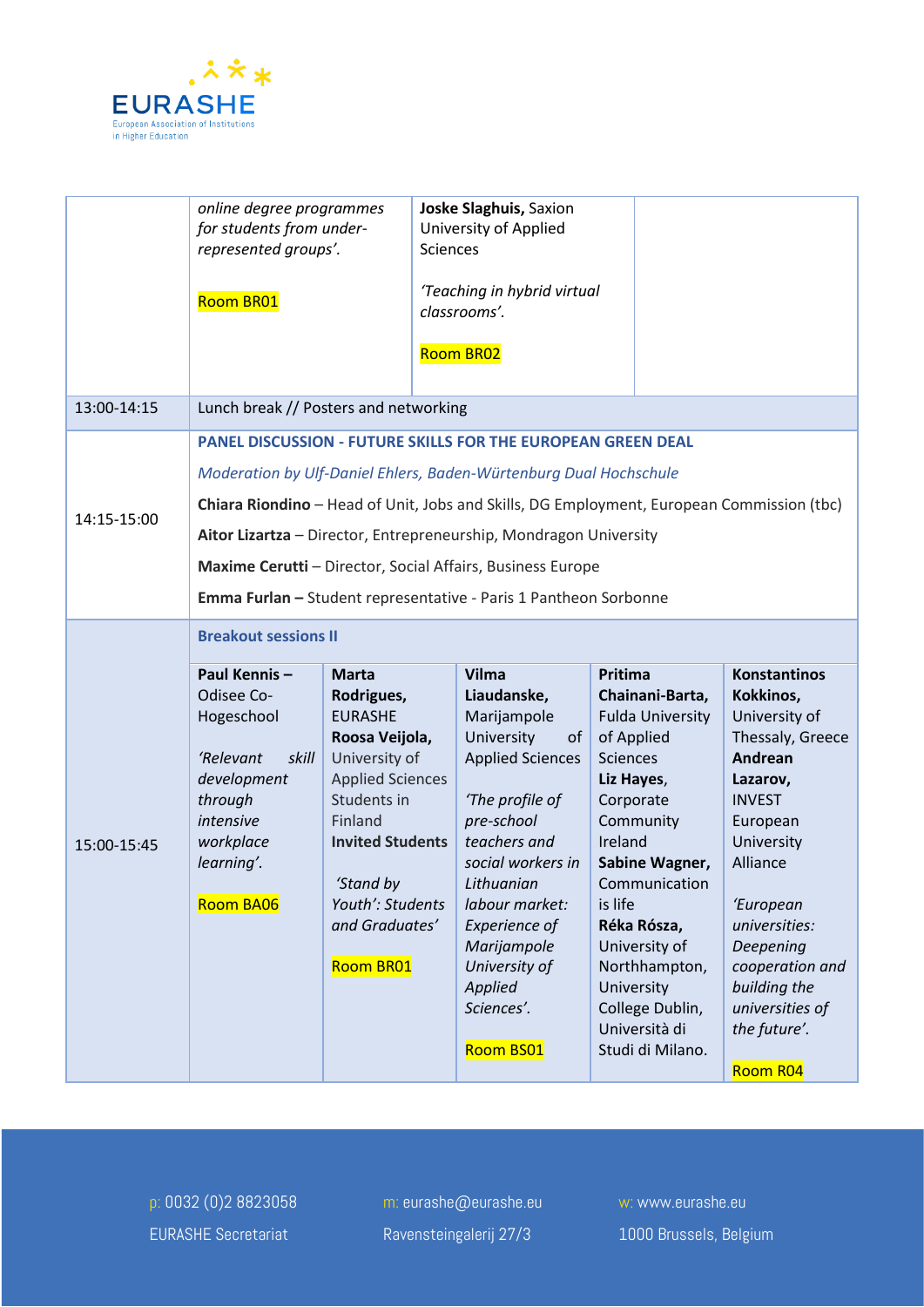

|                       |                                                                                         |                                                                                            |  | 'Freedom from<br>the Known -<br>Grassroots<br>Encounters in |  |  |
|-----------------------|-----------------------------------------------------------------------------------------|--------------------------------------------------------------------------------------------|--|-------------------------------------------------------------|--|--|
|                       |                                                                                         |                                                                                            |  | the Virtual<br>Coffee Lounge'.                              |  |  |
|                       |                                                                                         |                                                                                            |  | Room A01                                                    |  |  |
| 15:45-16:00           | Coffee break                                                                            |                                                                                            |  |                                                             |  |  |
|                       |                                                                                         | PANEL DISCUSSION - IMPLEMENTING THE DIGITAL EDUCATION ACTION PLAN                          |  |                                                             |  |  |
|                       |                                                                                         | Moderation by John Edwards, EURASHE Secretary General                                      |  |                                                             |  |  |
| 16:00-16:45           |                                                                                         | Ivana Juraga - European Commission, DG Education, Culture, Youth and Sport                 |  |                                                             |  |  |
|                       | Saskia Van Uffelen - National Coalition Lead Digital Skills & Jobs, Inetum, Inetum      |                                                                                            |  |                                                             |  |  |
|                       | Abdullatif AlShamsi - President and CEO of Higher Colleges of Technology, UAE           |                                                                                            |  |                                                             |  |  |
|                       |                                                                                         | Niklas Sillander - Student Representative, Jyväskylä University of Applied Sciences (JAMK) |  |                                                             |  |  |
|                       |                                                                                         | <b>ALLIANCES WITHIN THE EUROPEAN EDUCATION AREA</b>                                        |  |                                                             |  |  |
|                       | <b>European Universities: Coordination, opportunities, and challenges</b>               |                                                                                            |  |                                                             |  |  |
|                       | Moderation by Michal Karpisek, former EURASHE Secretary General                         |                                                                                            |  |                                                             |  |  |
| 16:45-17:30           | Tine Delva - Deputy Head of Unit, DG Education, European Commission                     |                                                                                            |  |                                                             |  |  |
|                       | Ana Tecilazić - Secretary General, Alegbra University College, Croatia                  |                                                                                            |  |                                                             |  |  |
|                       | Hannes Raffaseder - UAS St Pölten, Austria and Coordinator of EUDRES Alliance           |                                                                                            |  |                                                             |  |  |
|                       | Ana Sargento - Politécnico de Leiria, Portugal and RUN-EU Alliance                      |                                                                                            |  |                                                             |  |  |
| 17:30-19:00           | Free time                                                                               |                                                                                            |  |                                                             |  |  |
|                       | Gala dinner                                                                             |                                                                                            |  |                                                             |  |  |
| 19:00                 | Welcome speech by Mrs Pascale Delcomminette, General Administrator of Wallonia-Brussels |                                                                                            |  |                                                             |  |  |
|                       | International                                                                           |                                                                                            |  |                                                             |  |  |
|                       | <b>Museum of Natural Sciences</b> (Rue Vautier 29, 1000 Bruxelles)                      |                                                                                            |  |                                                             |  |  |
| <b>DAY 2 - MAY 24</b> |                                                                                         |                                                                                            |  |                                                             |  |  |

p: 0032 (0)2 8823058 EURASHE Secretariat

m: eurashe@eurashe.eu Ravensteingalerij 27/3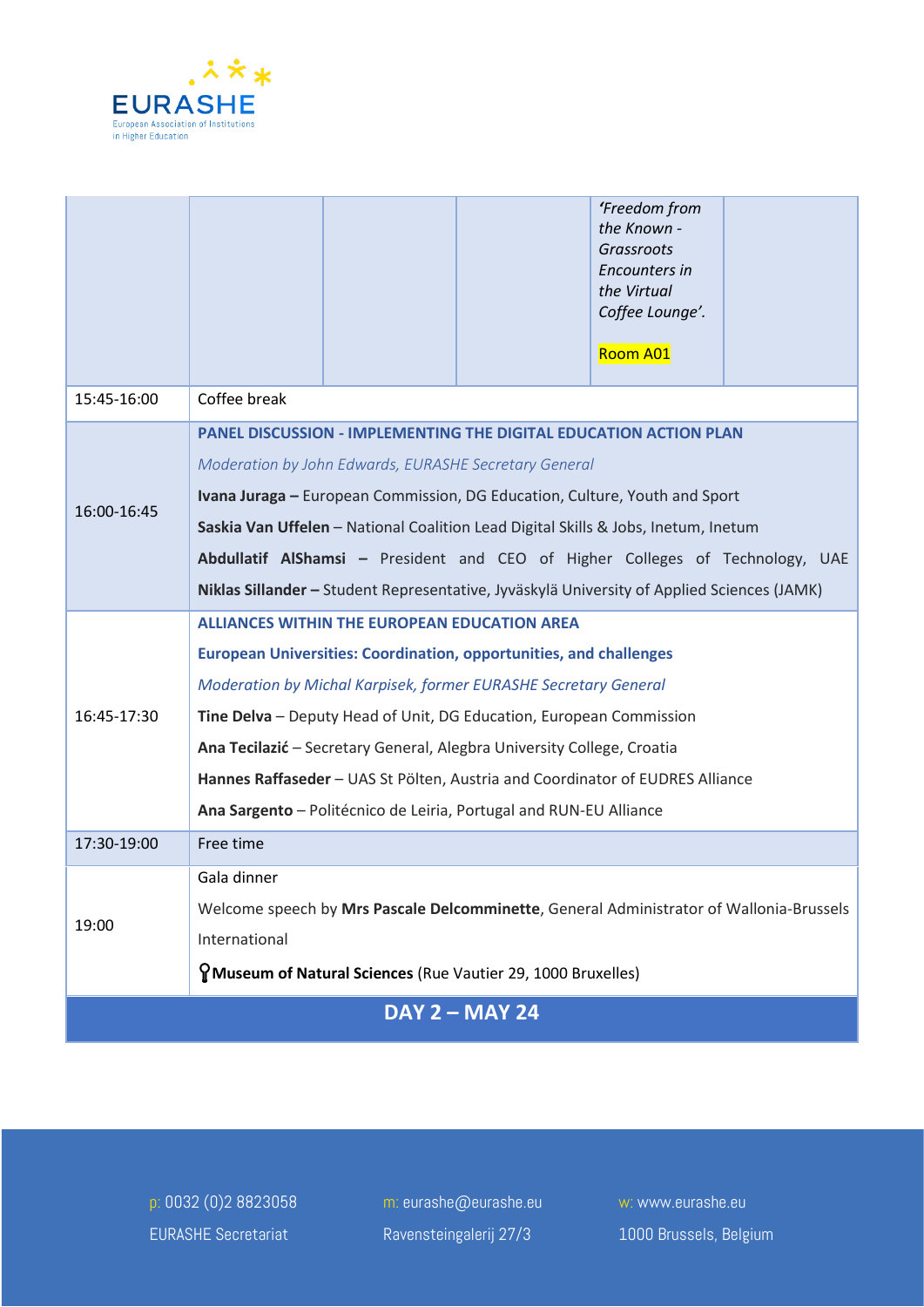

| <b>TIME</b> | <b>ACTIVITY</b>                                                                                                                                                                                                                                                                                                                                                                                                                     |                                                                                                                                                                                                 |                                                                                                                                                                              |                                                                                                                                                                                               |
|-------------|-------------------------------------------------------------------------------------------------------------------------------------------------------------------------------------------------------------------------------------------------------------------------------------------------------------------------------------------------------------------------------------------------------------------------------------|-------------------------------------------------------------------------------------------------------------------------------------------------------------------------------------------------|------------------------------------------------------------------------------------------------------------------------------------------------------------------------------|-----------------------------------------------------------------------------------------------------------------------------------------------------------------------------------------------|
| 08:45-9:15  | Registration and welcome coffee<br>HAUTE ÉCOLE EPHEC - Av. Konrad Adenauer 3, 1200 Woluwe-Saint-Lambert, Brussels,<br>P.<br>Belgium                                                                                                                                                                                                                                                                                                 |                                                                                                                                                                                                 |                                                                                                                                                                              |                                                                                                                                                                                               |
|             | Moderation of Day 2 by Jon Altuna, Vice-Rector, Mondragon University                                                                                                                                                                                                                                                                                                                                                                |                                                                                                                                                                                                 |                                                                                                                                                                              |                                                                                                                                                                                               |
| 09:15-09:30 | <b>EURASHE and the Stand by Youth Initiative</b><br>Andrew Paterson - Senior Counsellor, OECD<br>John Edwards - Secretary-General, EURASHE<br>Roosa Veijola - Student representative - University of Applied Sciences Students in<br>Finland (SAMOK)                                                                                                                                                                                |                                                                                                                                                                                                 |                                                                                                                                                                              |                                                                                                                                                                                               |
| 09:30-10:00 | <b>KEYNOTE SPEECH: Mapping Professional Tertiary Education</b><br>Viktoria Kis - Policy Analyst, OECD                                                                                                                                                                                                                                                                                                                               |                                                                                                                                                                                                 |                                                                                                                                                                              |                                                                                                                                                                                               |
| 10:00-10:45 | <b>Breakout sessions III</b><br>Nicole Geier, Baden-<br>Wuerttemberg<br>Cooperative State<br><b>University Karlsruhe</b><br><b>Ulf-Daniel Ehlers,</b><br>Baden-<br>Wuerttemberg<br>Cooperative State<br><b>University Karlsruhe</b><br>'Transformation of<br>higher education<br>assessment methods<br>- Supporting the<br>development of<br>future skills in higher<br>education through<br>innovative<br>assessment<br>concepts'. | Juliette Torabian,<br>University of<br>Luxembourg<br>'From elitolingualism<br>to equitilingualism:<br>possibilities and<br>lessons of<br>internationalization<br>from Luxembourg'.<br>Room BR01 | <b>Barbara Coelho</b><br>Gabriel, University of<br>Aveiro<br>Catarina Reis, Porto<br><b>Business School</b><br>'HEInnovate inspired<br>self-assessment'.<br><b>Room BS01</b> | Iveta Putnina,<br>Vidzieme UAS, Latvia<br>Michal Karpisek, UAS<br>St. Pölten, Austria<br>'Future universities of<br>applied sciences:<br>views from within<br>European alliance'.<br>Room R03 |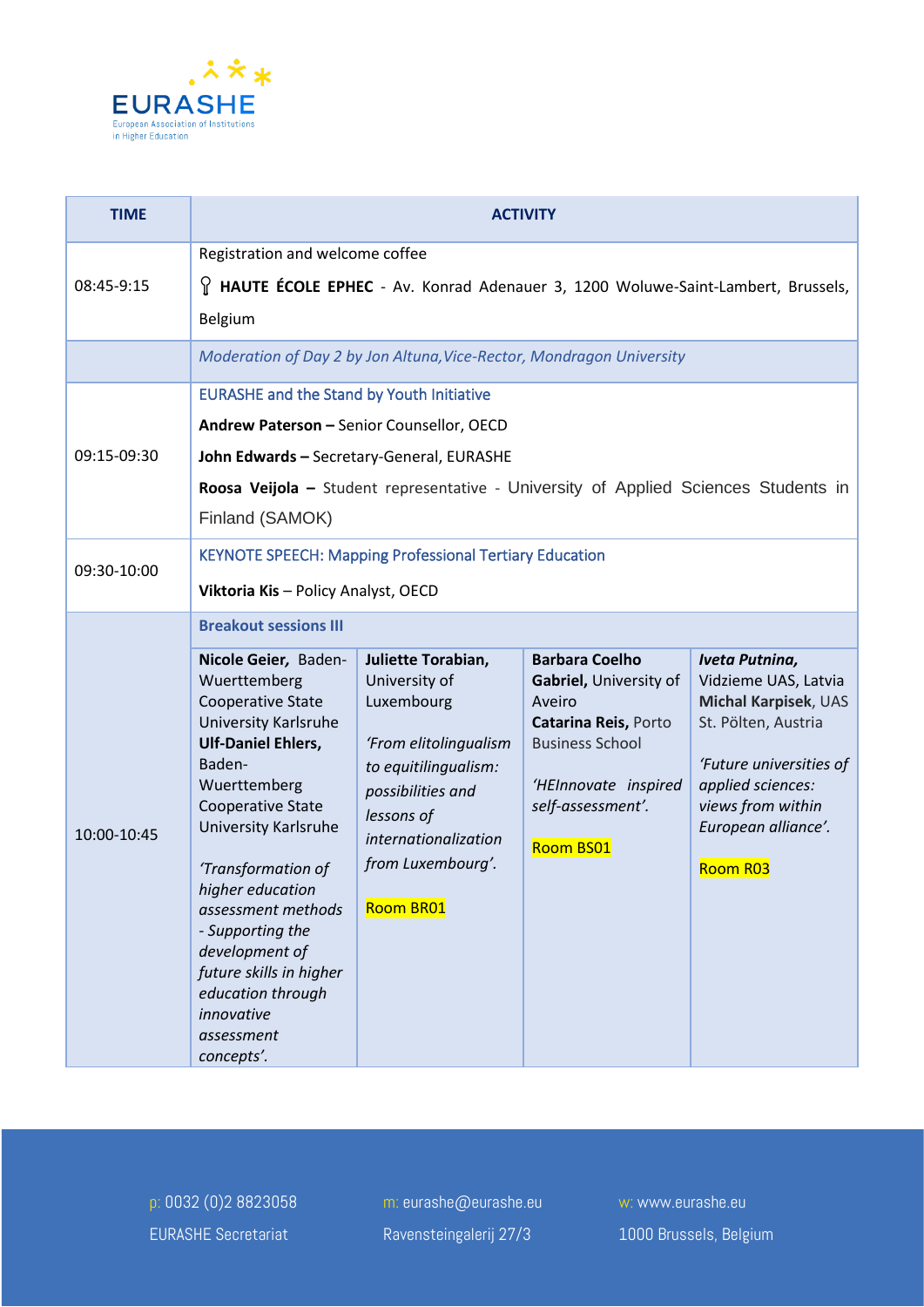

|             | <b>Room BA06</b>                                                                                                                                                                                                                                                                                                                 |                                                                                                                                                                                                                                                                                                                         |                                                                                                                                                                                                                                                                                                                                                                                            |
|-------------|----------------------------------------------------------------------------------------------------------------------------------------------------------------------------------------------------------------------------------------------------------------------------------------------------------------------------------|-------------------------------------------------------------------------------------------------------------------------------------------------------------------------------------------------------------------------------------------------------------------------------------------------------------------------|--------------------------------------------------------------------------------------------------------------------------------------------------------------------------------------------------------------------------------------------------------------------------------------------------------------------------------------------------------------------------------------------|
|             |                                                                                                                                                                                                                                                                                                                                  |                                                                                                                                                                                                                                                                                                                         |                                                                                                                                                                                                                                                                                                                                                                                            |
| 10:45-11:15 | <b>Coffee Break</b>                                                                                                                                                                                                                                                                                                              |                                                                                                                                                                                                                                                                                                                         |                                                                                                                                                                                                                                                                                                                                                                                            |
|             | <b>Good Practices</b>                                                                                                                                                                                                                                                                                                            |                                                                                                                                                                                                                                                                                                                         |                                                                                                                                                                                                                                                                                                                                                                                            |
| 11:15-12:00 | Group 7<br>Ada Traumann, TTK<br>University of Applied<br><b>Sciences</b><br>Evelin Vaab, TTK University<br>of Applied Sciences<br>'The Application of Industry<br>4.0 to the Curriculum of<br><b>Fashion Engineering Using</b><br>the Minifactory Laboratory'.<br>Olivier Verlinden, Mons<br>University<br>'Blending Students in | Group 8<br>Ahmed Samy, The Higher<br><b>Colleges of Technology</b><br>'Global Applied Education<br>Network: A multilateral<br>collaborative platform to<br>empower innovative<br>knowledge-based<br>economies'.<br>Anne Uukkivi, TTK University<br>of Applied Sciences<br>Oksana Labanova, TTK<br>University of Applied | Group 9<br>Ruth Moran, Scale up<br>Academic project - IT Sligo<br>Anneli Kakko, JAMK<br>Annemie Soetewey, KdG<br>Valerie McTaggart, IT-Sligo<br>'European EIT funded Scale<br>Up Academy project: a<br>collaborative project is<br>consisting of 6 HEI's and 8<br>industry partners who<br>collaboratively will help<br>Organizations to scale up<br>their Operations<br>Internationally'. |
|             | International,<br>multidisciplinary and virtual<br>teams: the Erasmus+ MUPIC<br>project'.<br><b>Room R03</b><br>Group 10<br>Marina Brunner, Baden-<br><b>Wuerttemberg Cooperative</b><br><b>State University Karlsruhe</b>                                                                                                       | Sciences<br>'Involving students in an<br>online course on engineering<br>mathematics'.<br>Room R04<br>Group 11<br>Nicholas Samaras,<br>University of Thessaly,<br>Greece                                                                                                                                                | Menno de Lind van<br>Wijngaarden, HU University<br>of Applied Sciences, Utrecht<br>Samuel Ackah, HU University<br>of Applied Sciences, Utrecht<br>'The Global Mindset'.<br>Room R07<br>Group 12<br>Firas Deeb,<br><b>Stichting SPARK</b>                                                                                                                                                   |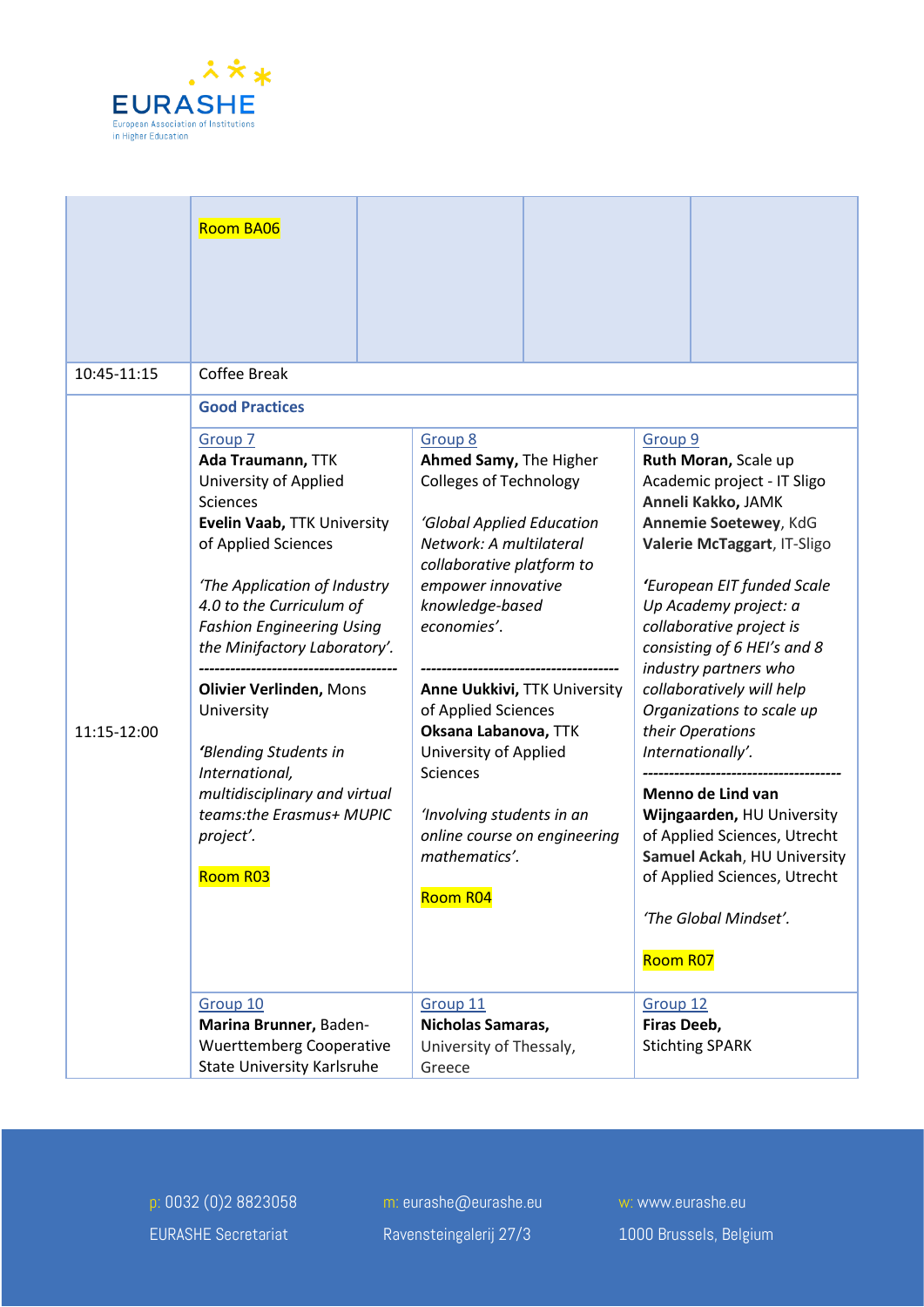

|             | <b>Ulf-Daniel Ehlers, Baden-</b>                                                               | Pandelis Ypsilandis,                                             | 'Digital internships: Adaptive                       |  |  |
|-------------|------------------------------------------------------------------------------------------------|------------------------------------------------------------------|------------------------------------------------------|--|--|
|             | <b>Wuerttemberg Cooperative</b><br><b>State University Karlsruhe</b>                           | University of Thessaly,<br>Greece                                | and Future-Oriented'.                                |  |  |
|             |                                                                                                |                                                                  |                                                      |  |  |
|             | 'Higher Education as provider                                                                  | 'Innovations of Regional                                         | Eltjo Bazen, HU University of                        |  |  |
|             | of Skills in advanced                                                                          | Sustainability European                                          | Applied Sciences, Utrecht                            |  |  |
|             | Technology Fields'.                                                                            | University - a new model of a                                    |                                                      |  |  |
|             | Mait Rungi, Estonian                                                                           | transnational alliance<br>enhancing competitiveness              | 'Restructuring institutional<br>QA - Strengthening & |  |  |
|             | <b>Entrepreneurship University</b>                                                             | and high quality of education                                    | <b>Integralizing Quality Culture</b>                 |  |  |
|             | of Applied Sciences                                                                            | and research'                                                    | through Dialogue'.                                   |  |  |
|             |                                                                                                |                                                                  |                                                      |  |  |
|             | 'Training Credit Program -<br>Creating Clever Community'.                                      | Sabrina Tomasi, University of                                    | Room BS01                                            |  |  |
|             |                                                                                                | Macerata                                                         |                                                      |  |  |
|             | Room BR01                                                                                      | Chiara Aleffi, University of                                     |                                                      |  |  |
|             |                                                                                                | Macerata                                                         |                                                      |  |  |
|             |                                                                                                |                                                                  |                                                      |  |  |
|             |                                                                                                | 'Exploring the potential of<br>Quadruple Helix                   |                                                      |  |  |
|             |                                                                                                | Collaboration in RIS3 revision                                   |                                                      |  |  |
|             |                                                                                                | process: the case of Marche                                      |                                                      |  |  |
|             |                                                                                                | Region'.                                                         |                                                      |  |  |
|             |                                                                                                | <b>Room BR02</b>                                                 |                                                      |  |  |
|             |                                                                                                | <b>POLICY ROUNDTABLE - PLACE BASED RESEARCH &amp; INNOVATION</b> |                                                      |  |  |
|             | Moderation by Nijolė Zinkevičienė, Vilnius University of Applied Science                       |                                                                  |                                                      |  |  |
|             | Xabier Goenaga- Head of Unit, Knowledge for Finance, Innovation and Growth, European           |                                                                  |                                                      |  |  |
| 12:00-13:00 | Commission                                                                                     |                                                                  |                                                      |  |  |
|             | Tomislav Pinter - Policy Analyst, DG Regional and Urban Policy, European Commission            |                                                                  |                                                      |  |  |
|             | Manuel Aleixo - Head of Unit, DG Research and Innovation, European Commission                  |                                                                  |                                                      |  |  |
|             | Ingrid Rigler - Deputy Head of Unit for Innovation and the EIT, DG Education, Youth, Sport and |                                                                  |                                                      |  |  |
|             | Culture, European Commission                                                                   |                                                                  |                                                      |  |  |
| 13:00-14:15 | Lunch break // Posters and networking                                                          |                                                                  |                                                      |  |  |

p: 0032 (0)2 8823058 EURASHE Secretariat

m: eurashe@eurashe.eu Ravensteingalerij 27/3